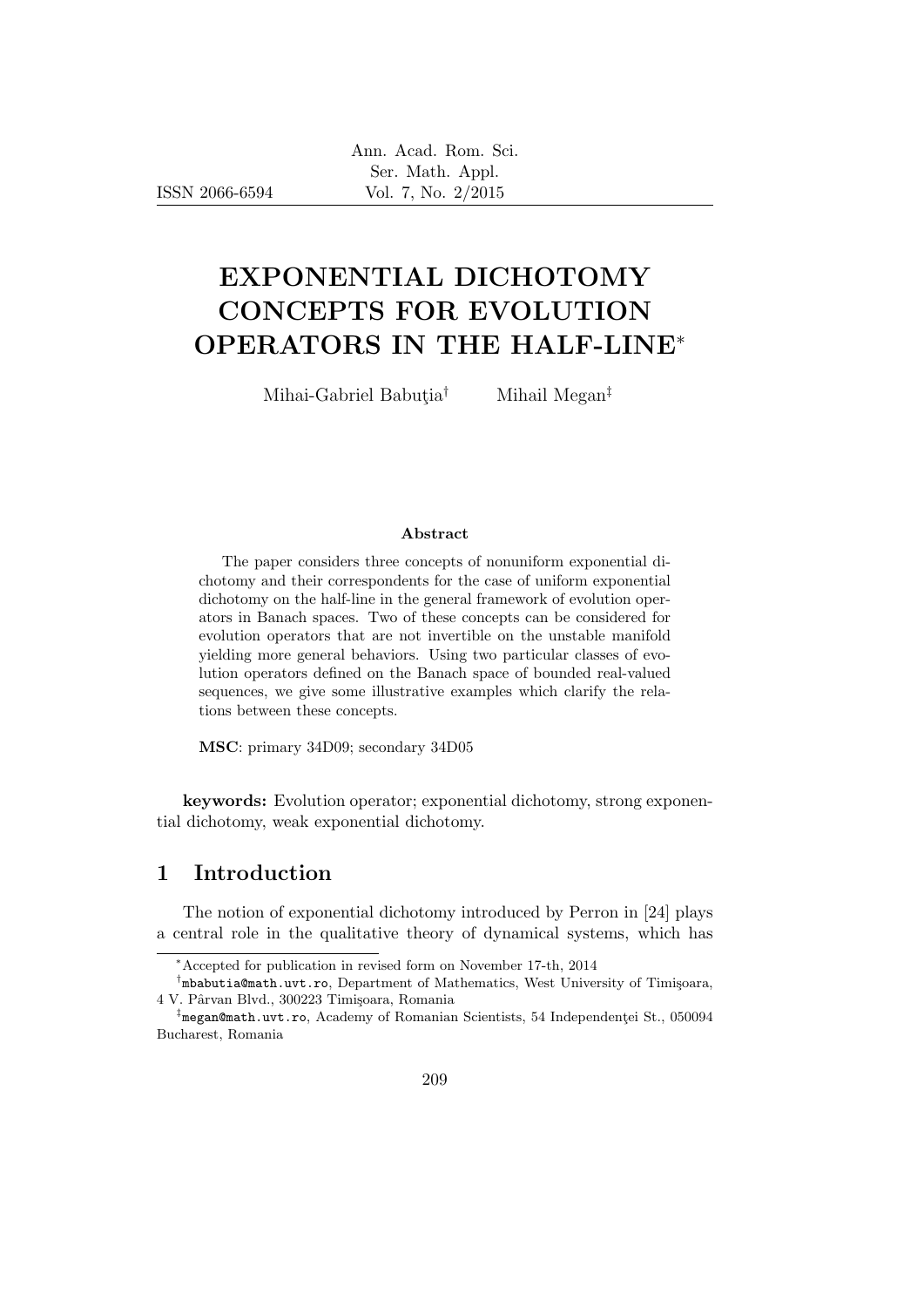an impressive development. The exponential dichotomy property for linear dynamical systems has gained prominence since the appearance of two fundamental monographs of J. L. Massera and J. J. Schäffer [15], J. L. Daleckii and M. G. Krein [12]. These were followed by the important books of C. Chicone and Y. Latushkin [11] and L. Barreira and C. Valls [5].

The most important dichotomy concept used in the qualitative theory of ordinary differential equations is the uniform exponential dichotomy (see [13], [14], [9], [16], [18], [27], [29], [32], [31], [33]). In the nonautonomous setting, the concept of uniform exponential dichotomy is too restrictive and it is important to look for more general behaviors, for example the nonuniform case, where a consistent contribution is due to L. Barreira and C. Valls ([6], [7], [8]). Their study is motivated by ergodic theory and nonuniform hyperbolic theory (we refer the reader to the monograph of L. Barreira and Ya. Pesin [4] for details and further information). Furthermore, an important property of this asymptotic behavior (both in the uniform and nonuniform case) is the roughness of the dichotomy which can be seen from the papers [27], [34] and [35]. Another direction for the study of nonuniform behaviors is due to the members of the Research Center in Differential Equations from West University of Timişoara, Romania, who study a more general type of nonuniform exponential dichotomy which does not impose an upper bound on the dichotomy projections (see [16], [20], [19], [17],[25], [26], [3], [22], [21], [28], [30]).

We prove that in the particular case when the nonuniformity is of exponential type and the dichotomy projections are exponentially bounded, the three dichotomy concepts presented in this paper are equivalent (Theorem 3).

In this paper we consider three concepts of nonuniform exponential dichotomy (exponential dichotomy, strong exponential dichotomy, weak exponential dichotomy) and their correspondents for the case of uniform exponential dichotomy for evolution operators on the half-line. Thus we obtain a systematic classification of exponential dichotomy concepts with the connections between them. Using two general classes of evolution operators, we clarify the relations between these concepts. In contrast with the concept of exponential dichotomy, two concepts of strong exponential dichotomy and weak exponential dichotomy (see Proposition 1 and Open Problem 2) can be defined for evolution operators which are not invertible on the unstable manifolds, but, in contrast with the invertible case, more general behaviors are obtained.

We remark that in this paper we assume the existence of a family of projections  $P$  which is compatible with a given evolution operator  $U$ . At a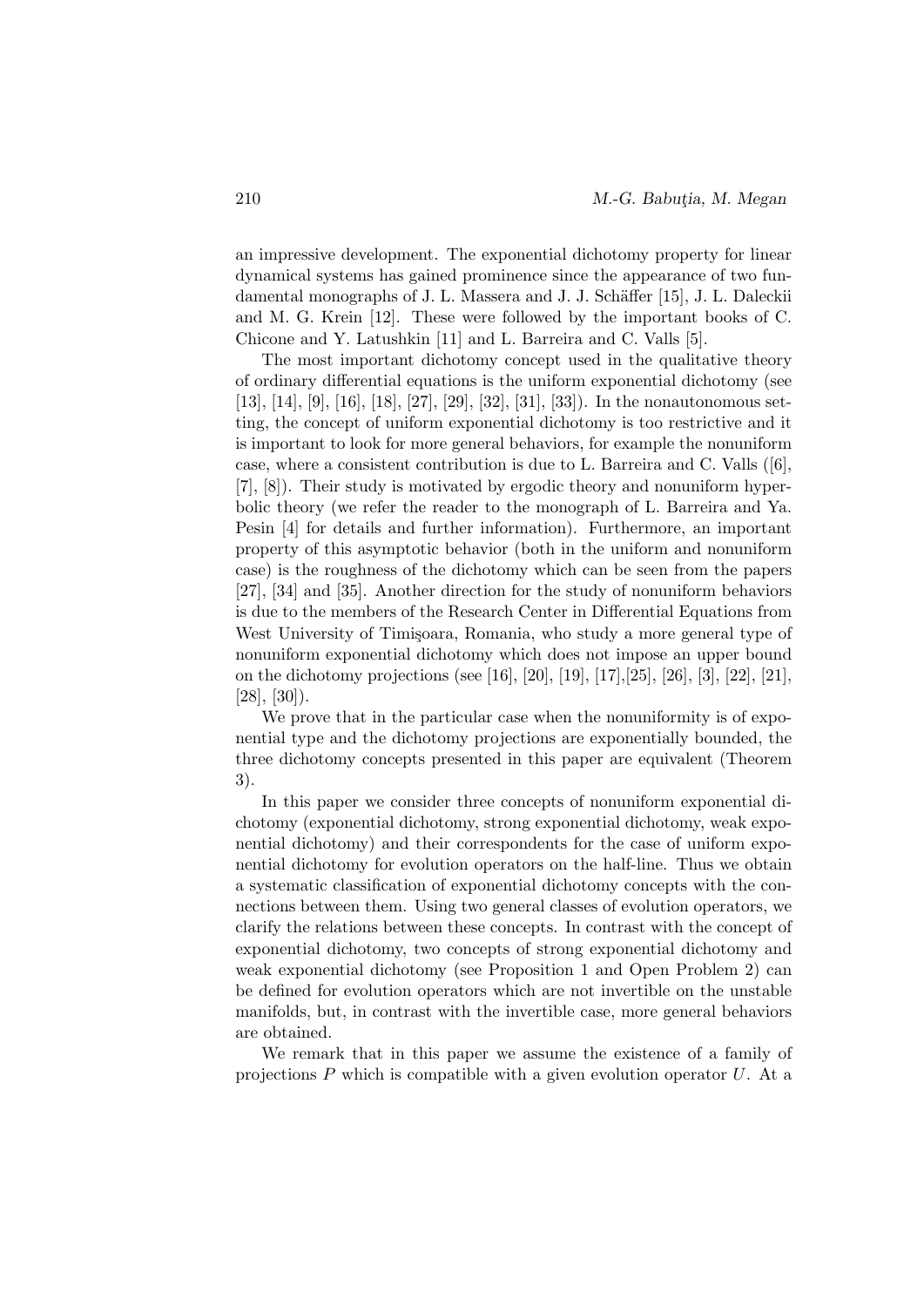fist view the existence of such a family  $P$  is a strong hypothesis. The impediment can be eliminated using the notion of admissibility, by associating to an evolution operator  $U : \Delta \to \mathcal{B}(X)$  the integral equation

$$
f(t) = U(t,s)f(s) + \int_{s}^{t} U(t,\tau)v(\tau) d\tau, \quad (t,s) \in \Delta
$$

where  $f$  and  $v$  belong to some Banach function spaces. Under the hypothesis of admissibility, the existence of the family of projections and the dichotomy property is deduced (for details, see for example [8], [19], [30], [32], [23] [31], [18]).

# 2 Dichotomic pairs

Let X be a real or complex Banach space and  $\mathcal{B}(X)$  the Banach algebra of all bounded linear operators on X. The norms on X and  $\mathcal{B}(X)$  will be denoted by  $\|\cdot\|$ . Denote by *I* the identity operator on *X*. We will also use the following notations:

$$
\Delta = \{(t, s) \in \mathbb{R}_+^2 : t \ge s\} \text{ and } T = \Delta \times X.
$$

**Definition 1.** A map  $P : \mathbb{R}_+ \to \mathcal{B}(X)$  is called a family of projections on X if

$$
P(t)^2 = P(t), \quad \text{for every } t \ge 0.
$$

In particular

• if there are  $M \geq 1$  and  $\gamma \geq 0$  such that

$$
||P(t)|| \le Me^{\gamma t}, \quad \text{for all } t \ge 0
$$

then we say that  $P : \mathbb{R}_+ \to \mathcal{B}(X)$  is exponentially bounded;

• if there is  $M \geq 1$  such that

$$
||P(t)|| \le M, \quad \text{for all } t \ge 0
$$

then we say that  $P$  is bounded.

**Remark 1.** If  $P : \mathbb{R}_+ \to \mathcal{B}(X)$  is a family of projections on X then

$$
Q: \mathbb{R}_+ \to \mathcal{B}(X)
$$
 defined by  $Q(t) = I - P(t)$ 

is also a family of projections on  $X$ , which is called the **complementary** family of projections of P.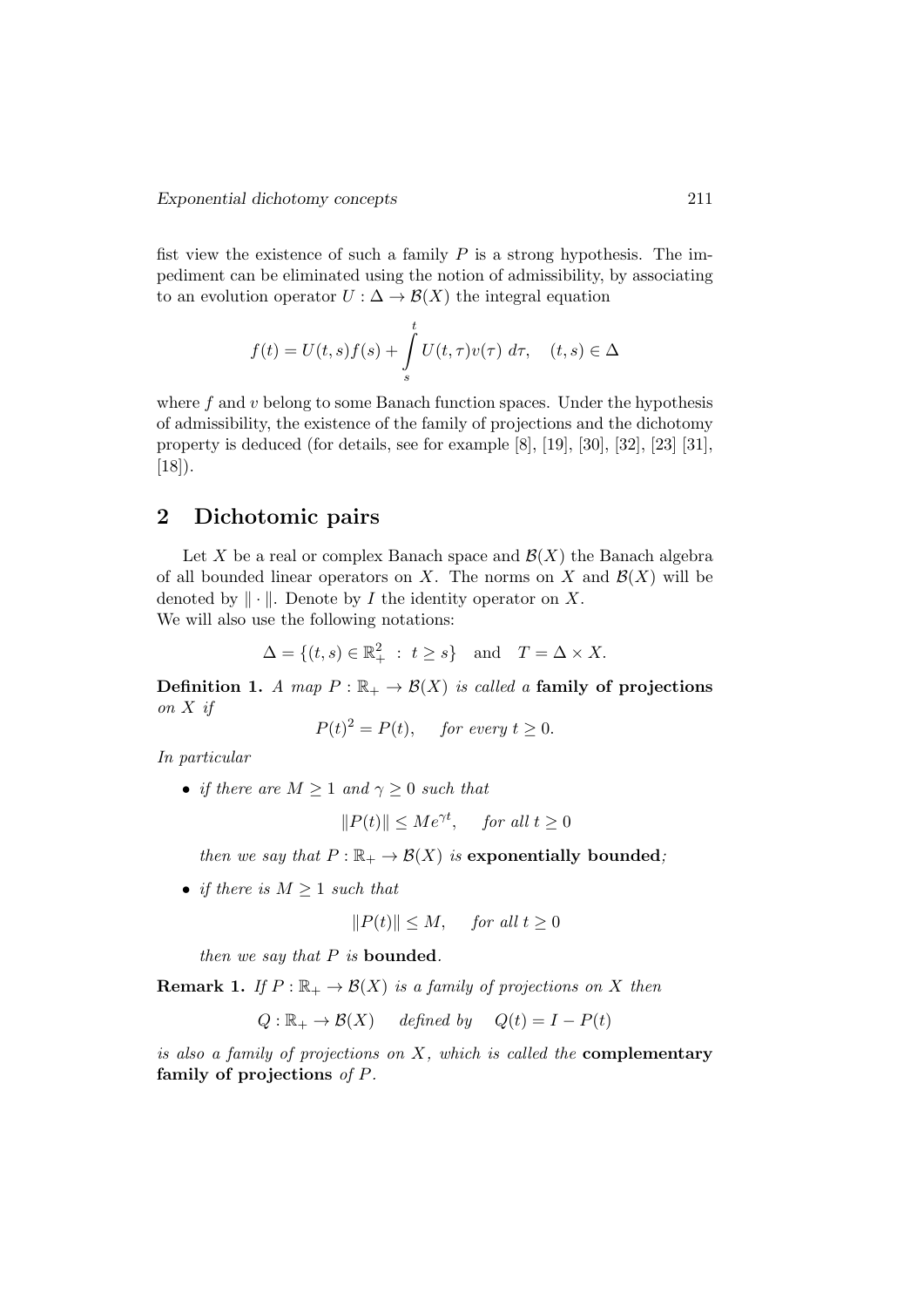Definition 2. A map  $U : \Delta \rightarrow \mathcal{B}(X)$  is called an evolution operator on X if

- $(e_1)$   $U(t,t) = I$  for every  $t \geq 0$ ;
- $(e_2) U(t, s)U(s, t_0) = U(t, t_0)$  for all  $(t, s), (s, t_0) \in \Delta$ .

**Definition 3.** A family of projections  $P : \mathbb{R}_+ \to \mathcal{B}(X)$  is said to be **invari**ant for the evolution operator  $U : \Delta \to \mathcal{B}(X)$  if

$$
U(t,s)P(s) = P(t)U(t,s)
$$

for all  $(t, s) \in \Delta$ .

**Definition 4.** A family of projections  $P : \mathbb{R}_+ \to \mathcal{B}(X)$  is said to be **compatible** with the evolution operator  $U : \Delta \to \mathcal{B}(X)$  if

- $(c_1)$  P is invariant for U;
- $(c_2)$  for every  $(t, s) \in \Delta$  the restriction of  $U(t, s)$  on Ker  $P(s)$  is an isomorphism from Ker  $P(s)$  to Ker  $P(t)$

If P is compatible with U then the pair  $(U, P)$  is called a **dichotomic pair**.

**Remark 2.** If  $(U, P)$  is a dichotomic pair then for all  $(t, s) \in \Delta$  one has that

$$
U(t,s)Q(s) = Q(t)U(t,s).
$$

**Remark 3.** If  $(U, P)$  is a dichotomic pair and for all  $(t, s) \in \Delta$  the linear operator  $U(t, s)$  is invertible (for example, if the evolution operator arises from linear ODEs) then  $(U,Q)$  is also a dichotomic pair, where  $Q$  is the complementary family of P.

**Remark 4.** If  $(U, P)$  is a dichotomic pair then there exists  $V : \Delta \to \mathcal{B}(X)$ such that  $V(t, s)$  is an isomorphism from Ker  $P(t)$  to Ker  $P(s)$  and

- $(v_1) U(t, s)V(t, s)Q(t) = Q(t);$
- $(v_2) V(t, s)U(t, s)Q(s) = Q(s);$
- $(v_3) V(t, s)Q(t) = Q(s)V(t, s)Q(t)$

for all  $(t, s) \in \Delta$ . The map V is called the **skew-evolution operator** associated to the pair  $(U, P)$ .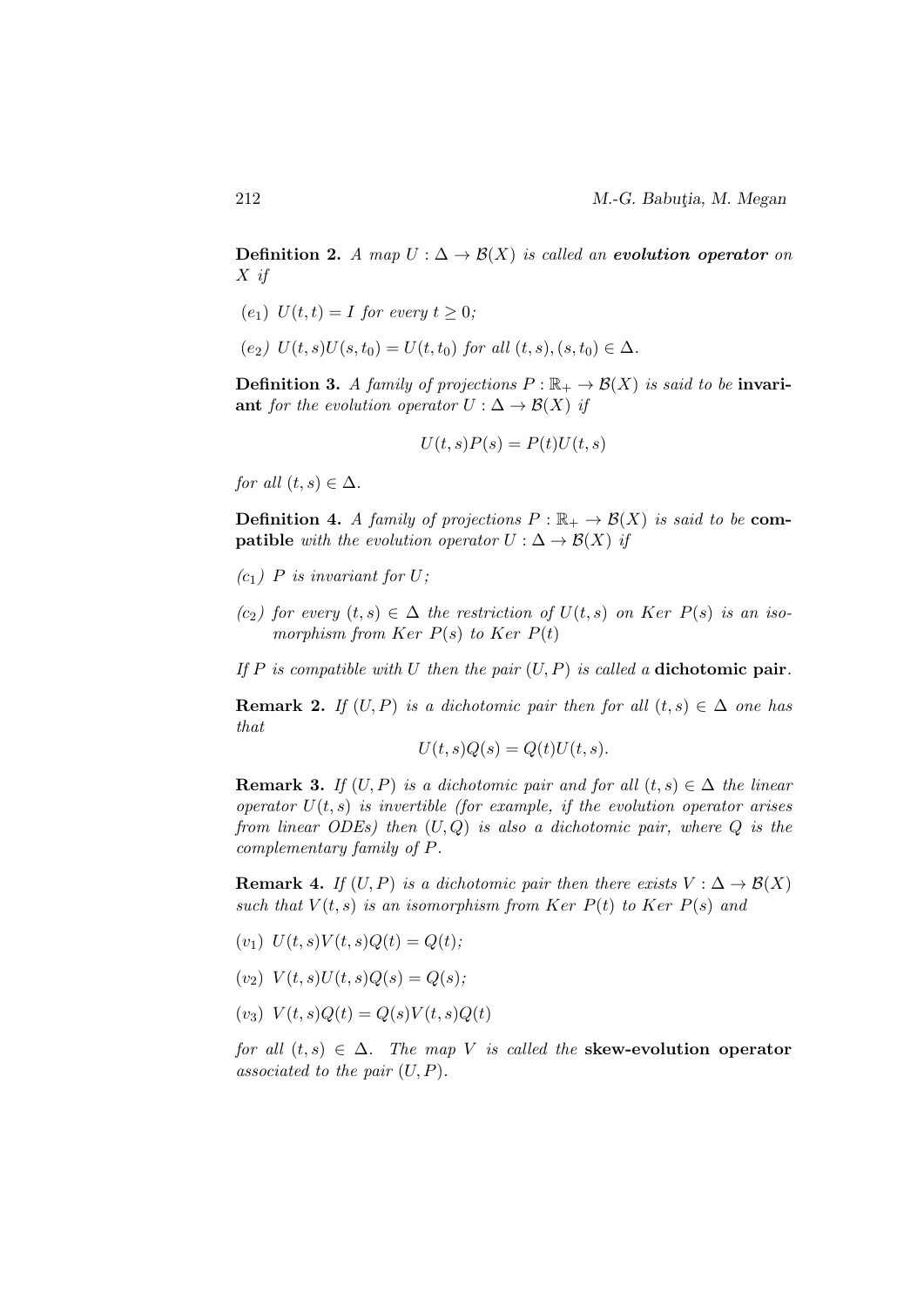# 3 Exponential dichotomy

In this section we present the exponential dichotomy concepts considered (both in the uniform and the nonuniform case), for example, in [1], [15], [18], [19], [23], [28], [29], [30].

In what follows, let  $(U, P)$  be a dichotomic pair and let V be the skewevolution operator associated to the pair  $(U, P)$ .

**Definition 5.** We say that the pair  $(U, P)$  is exponentially dichotomic (e.d) if there are  $N \geq 1$ ,  $\alpha > 0$  and  $\beta \geq 0$  such that

$$
(ed_1) \quad e^{\alpha(t-s)} \|U(t,s)P(s)x\| \le N e^{\beta s} \|P(s)x\|
$$
  

$$
(ed_2) \quad e^{\alpha(t-s)} \|Q(s)x\| \le N e^{\beta t} \|U(t,s)Q(s)x\|
$$

for all  $(t, s, x) \in T$ , where Q is the complementary family of P. In the particular case when  $\beta = 0$  we say that  $(U, P)$  is **uniformly expo**nentially dichotomic  $(u.e.d)$ .

Remark 5. As particular cases of the above defined concept, we obtain the following concepts:

- (i) if  $P(t) = I$  for all  $t \geq 0$ , then we obtain the exponential stability property;
- (ii) if  $P(t) = I$  for all  $t > 0$  and  $\beta = 0$ , then we obtain the **uniform** exponential stability property.

**Remark 6.** If  $(U, P)$  is u.e.d then it is e.d. The converse is not generally true, as shown in Example 1, (vii).

The above concept allows us to define the exponential dichotomy property for evolution operators in the general case in which the invertibility on the kernels of the projections is not assumed i.e.  $P$  is only invariant for U. Next, we present another result concerning the nonuniform exponential dichotomy which, as it can be seen from the two conditions of the theorem, can also be asserted in the general (noninvertible) case.

**Theorem 1.** The dichotomic pair  $(U, P)$  is exponentially dichotomic with  $\beta \in [0,\alpha)$  (where  $\alpha$  and  $\beta$  are given by Definition 5) if and only if there exists  $N \geq 1$  such that

$$
(ed'_{1}) \quad e^{\alpha(t-s)} \|U(t,s)P(s)x\| \le N e^{\beta s} \|P(s)x\|
$$
  

$$
(ed'_{2}) \quad e^{\alpha(t-s)} \|Q(s)x\| \le N e^{\beta s} \|U(t,s)Q(s)x\|
$$

for all  $(t, s, x) \in T$ .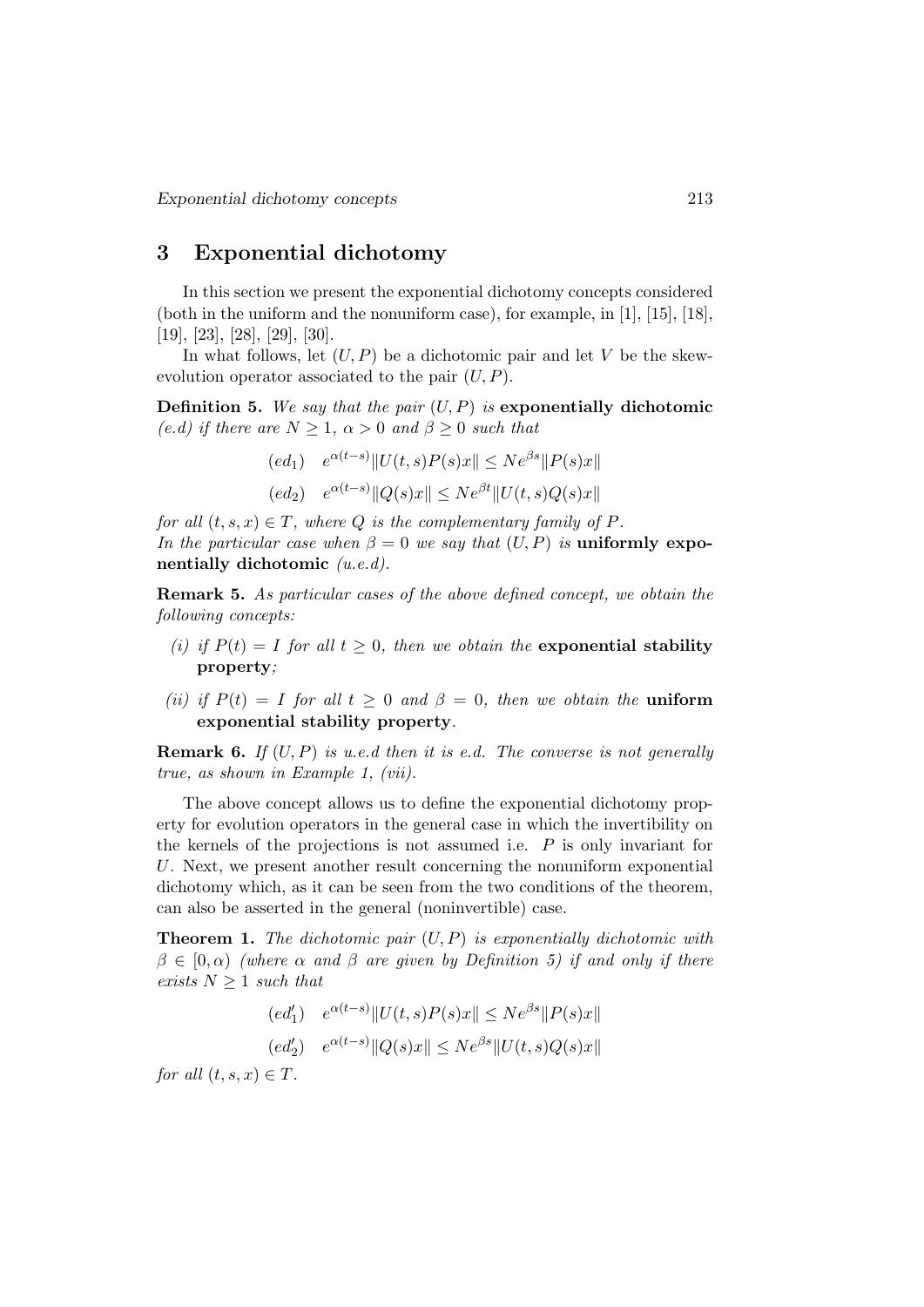*Proof.* It is sufficient to show that  $(ed_2) \Leftrightarrow (ed'_2)$ . For  $(ed_2) \Rightarrow (ed'_2)$  we have that  $e^{(\alpha-\beta)(t-s)}\|Q(s)x\| \leq Ne^{\beta t}e^{-\beta(t-s)}\|U(t,s)Q(s)x\| = Ne^{\beta s}\|U(t,s)Q(s)x\|$ and for  $(ed'_2) \Rightarrow (ed_2)$  we observe that  $e^{\alpha(t-s)} \|Q(s)x\| \leq Ne^{\beta s} \|U(t,s)Q(s)x\| = Ne^{\beta t} \|U(t,s)Q(s)x\|$ 

for all  $(t, s, x) \in T$ .

As an immediate consequence we obtain

**Corollary 1.** If the dichotomic pair  $(U, P)$  is exponentially dichotomic with  $\beta \in [0, \alpha)$  then

$$
\lim_{t \to \infty} U(t, s)P(s)x = 0 \quad \text{for every} \quad (s, x) \in \mathbb{R}_+ \times X \quad \text{and}
$$
\n
$$
\lim_{t \to \infty} ||U(t, s)Q(s)x|| = \infty \quad \text{for every} \quad (s, x) \in \mathbb{R}_+ \times X \text{ with } Q(s)x \neq 0.
$$

**Remark 7.** The condition  $\beta \in [0, \alpha)$  is essential for the validity of the previous corollary, phenomenon illustrated in Example 1,  $(x)$ .

A characterization of the concept of exponential dichotomy is given by

**Theorem 2.** Let  $(U, P)$  be a dichotomic pair. Then  $(U, P)$  is exponentially dichotomic if and only if there exist  $N \geq 1$ ,  $\alpha > 0$  and  $\beta \geq 0$  such that

$$
(ed''_1) \quad e^{\alpha(t-s)} \|U(t,s)P(s)x\| \le N e^{\beta s} \|P(s)x\|
$$
  

$$
(ed''_2) \quad e^{\alpha(t-s)} \|V(t,s)Q(t)x\| \le N e^{\beta t} \|Q(t)x\|
$$

for all  $(t, s, x) \in T$ .

Proof. We only have to prove the equivalence between the instability properties (i.e.  $(ed_2) \Leftrightarrow (ed_2'')$ ). To prove that  $(ed_2'') \Rightarrow (ed_2)$ , we observe that

$$
e^{\alpha(t-s)} \|Q(s)x\| \stackrel{(v_2)}{=} e^{\alpha(t-s)} \|V(t,s)U(t,s)Q(s)x\| =
$$
  
= 
$$
e^{\alpha(t-s)} \|V(t,s)Q(t)U(t,s)Q(s)x\| \le N e^{\beta t} \|U(t,s)Q(s)x\|
$$

for all  $(t, s, x) \in T$ . Similarly, by  $(v_3)$ ,  $(ed_2)$  and  $(v_1)$  it results that

$$
e^{\alpha(t-s)}\|V(t,s)Q(t)x\| \stackrel{(v_3)}{=} e^{\alpha(t-s)}\|Q(s)V(t,s)Q(t)x\| \le
$$
  
\n
$$
\le Ne^{\beta t}\|U(t,s)Q(s)V(t,s)Q(t)x\| =
$$
  
\n
$$
= Ne^{\beta t}\|Q(t)U(t,s)V(t,s)Q(t)x\| \stackrel{(v_1)}{=} Ne^{\beta t}\|Q(t)x\|
$$
  
\nor all  $(t,s,x) \in T$ 

for all  $(t, s, x) \in T$ .

 $\Box$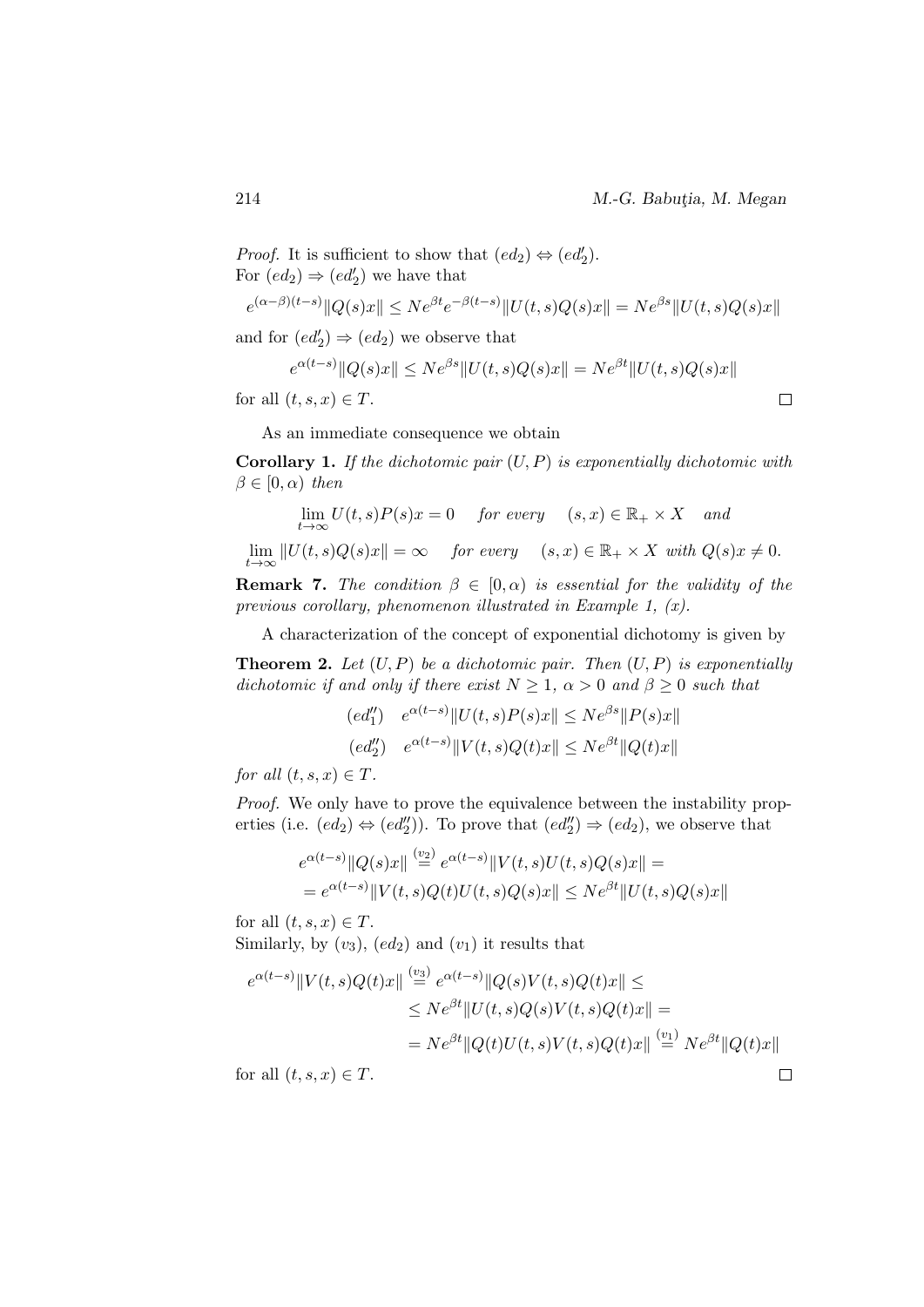As a particular case we obtain

**Corollary 2.** Let  $(U, P)$  be a dichotomic pair. Then  $(U, P)$  is uniformly exponentially dichotomic if and only if there are  $N \geq 1$  and  $\alpha > 0$  such that

$$
(ued'_1) \quad e^{\alpha(t-s)} \|U(t,s)P(s)x\| \le N \|P(s)x\|
$$
  

$$
(ued'_2) \quad e^{\alpha(t-s)} \|V(t,s)Q(t)x\| \le N \|Q(t)x\|
$$

for all  $(t, s, x) \in T$ .

# 4 Weak exponential dichotomy

Let  $(U, P)$  be a dichotomic pair,  $Q$  the complementary family of  $P$  and V the skew-evolution operator associated to the pair  $(U, P)$ . We introduce the following dichotomy concept:

**Definition 6.** We say that the pair  $(U, P)$  is weakly exponentially dichotomic (w.e.d) if there are  $N \geq 1$ ,  $\alpha > 0$  and  $\beta \geq 0$  such that

$$
(wed_1) \quad e^{\alpha(t-s)} \|U(t,s)P(s)\| \le N e^{\beta s} \|P(s)\|
$$
  

$$
(wed_2) \quad e^{\alpha(t-s)} \|V(t,s)Q(t)\| \le N e^{\beta t} \|Q(t)\|
$$

for all  $(t, s) \in \Delta$ .

In the particular case when  $\beta = 0$  we say that  $(U, P)$  is uniformly weakly exponentially dichotomic  $(u.w.e.d)$ .

**Remark 8.** It is obvious that u.w.e.d  $\Rightarrow$  w.e.d. The converse implication is not generally valid (for details, see Example 1 (vii)).

Remark 9. The following implications hold:

 $e.d \Rightarrow w.e.d$  and  $u.e.d \Rightarrow u.w.e.d$ 

#### Open Problems.

- 1) We ask wether the reciprocal implications from Remark 9 hold.
- 2) For example, in [1], a "weak exponential dichotomy" concept was introduced in the uniform case, in the general framework of evolution operators, in which the assumption of invertibility of the given evolution operator on the kernels of the projections was dropped. Having in mind such "weak" behavior in our nonuniform case, we propose for solving or disproving the following implication: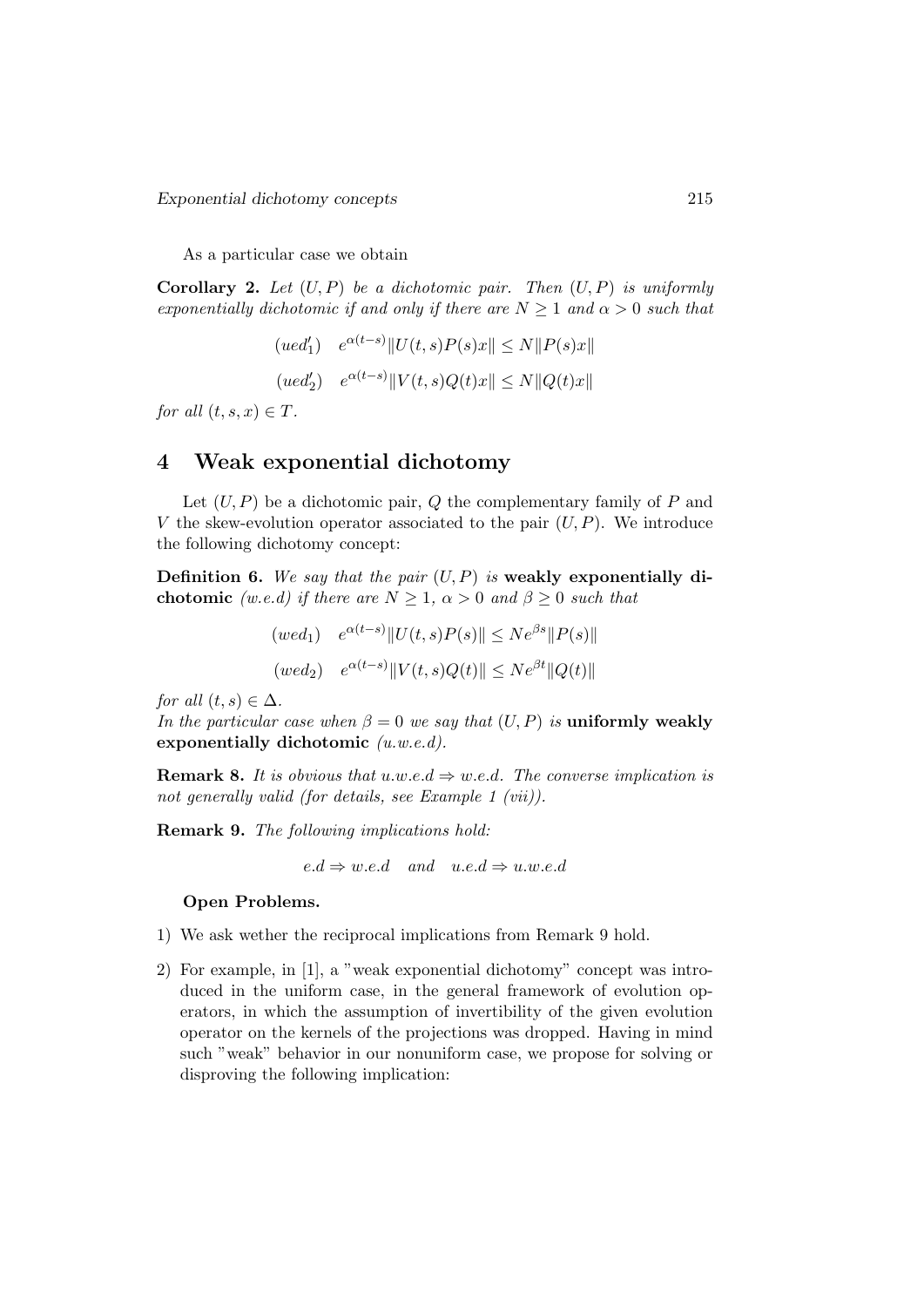$$
(U, P) \text{ is w.e.d } \Rightarrow \begin{cases} \exists \ N \ge 1, \ \alpha > 0, \ \beta \ge 0 \text{ such that } \forall (t, s) \in \Delta \\ (wed'_1) \quad e^{\alpha(t-s)} \| U(t, s) P(s) \| \le N e^{\beta s} \| P(s) \|; \\ (wed'_2) \quad e^{\alpha(t-s)} \| Q(s) \| \le N e^{\beta t} \| U(t, s) Q(s) \|. \end{cases}
$$

In what concerns Open Problem 2, we posses a partial result, given by the following assertion.

Remark 10. The converse of the implication from Open Problem 2 is not generally valid (see Example 2).

# 5 Strong exponential dichotomy

In this section we consider another exponential dichotomy concept used in the papers of L. Barreira and C. Valls ([6], [7], [8]). Connections with the previous dichotomy concepts are given. It is shown that in the particular case when the family of projections is exponentially bounded then the exponential dichotomy concepts presented in this paper are equivalent. Let  $(U, P)$  be a dichotomic pair and let  $Q$  be the complementary family of P. Let V be the skew-evolution operator associated to the pair  $(U, P)$ .

**Definition 7.** We say that the pair  $(U, P)$  is strongly exponentially dichotomic (s.e.d) if there are  $N \geq 1$ ,  $\alpha > 0$  and  $\beta \geq 0$  such that

$$
(sed1) \t e\alpha(t-s) ||U(t, s)P(s)x|| \leq Ne\beta s ||x||
$$
  

$$
(sed2) \t e\alpha(t-s) ||V(t, s)Q(t)x|| \leq Ne\beta t ||x||
$$

for all  $(t, s, x) \in T$ .

If the conditions (sed<sub>1</sub>) and (sed<sub>2</sub>) hold for  $\beta = 0$  then we say that  $(U, P)$ is uniformly strongly exponentially dichotomic (u.s.e.d).

**Remark 11.** It is obvious that u.s.e.d  $\Rightarrow$  s.e.d. The converse implication is not generally true (see Example 1 (ix)).

**Remark 12.** If  $(U, P)$  is s.e.d then from  $(sed_1)$ , for  $t = s$ , we obtain that

$$
||P(s)|| \le Ne^{\beta s}
$$
 for all  $s \ge 0$ 

*i.e.* P is exponentially bounded. In particular, if  $(U, P)$  is u.s.e.d then P is bounded.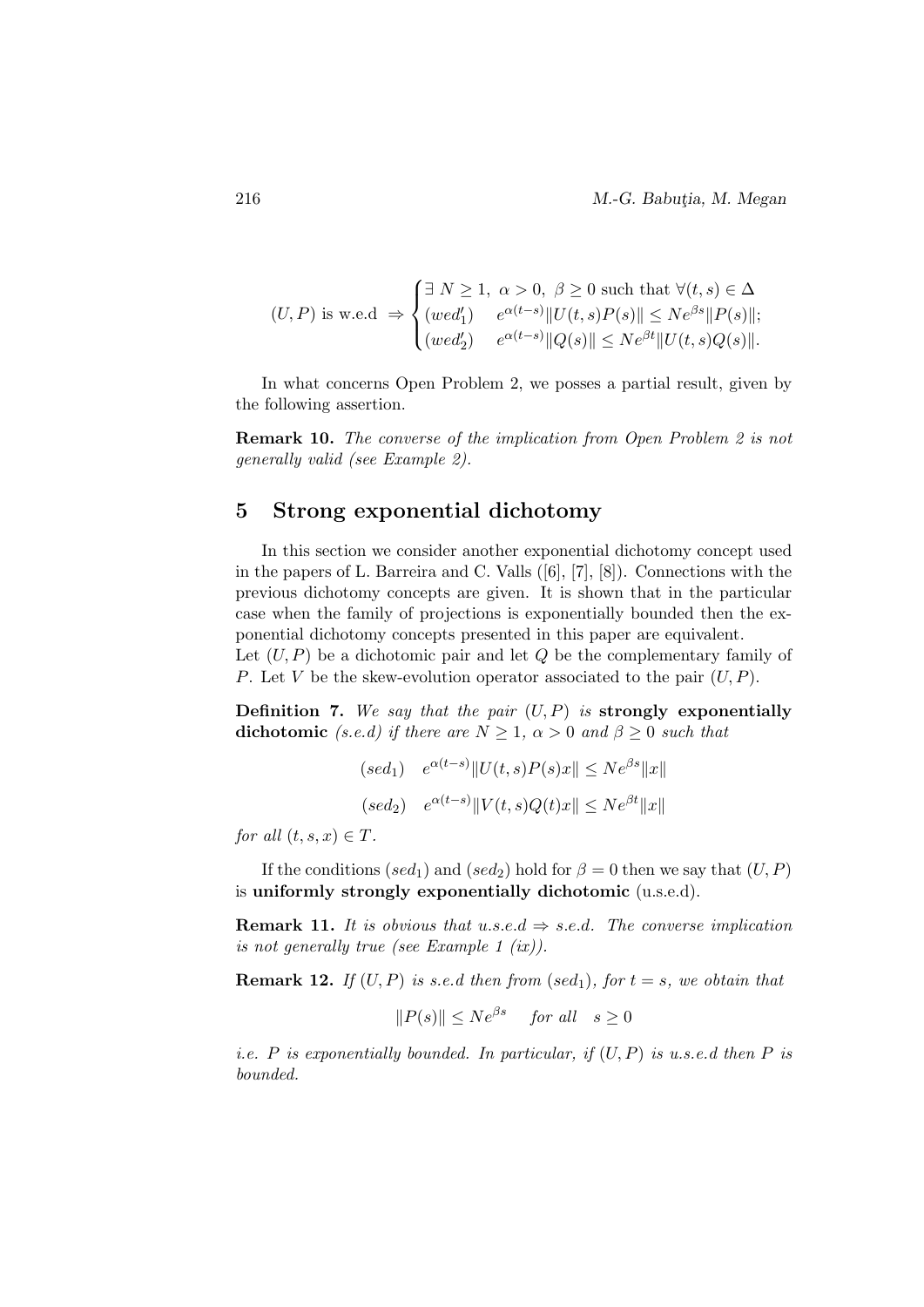**Remark 13.** If  $(U, P)$  is s.e.d then by substituting x by  $P(s)x$  in (sed<sub>1</sub>) respectively by  $Q(s)x$  in (sed<sub>2</sub>) we obtain the implication s.e.d  $\Rightarrow$  e.d. In particular, u.s.e.d  $\Rightarrow$  u.e.d. The converse implications are not generally valid (see Example 1 (viii)).

Remark 14. Having in mind the wide usage of the e.d concept and the s.e.d concept, it is reasonable to consider a dichotomy concept which has the estimations in the operator norm (see Remark 15) as in the s.e.d concept, but in the meantime, as in the case of the e.d concept, not to assume any restriction on the family of projections (see Remark 12).

**Remark 15.** From Definition 7 it results that  $(U, P)$  is s.e.d if and only if there exist  $N \geq 1$ ,  $\alpha > 0$  and  $\beta \geq 0$  such that

$$
(sed'_1) \quad e^{\alpha(t-s)} ||U(t,s)P(s)|| \le Ne^{\beta s}
$$

$$
(sed'_2) \quad e^{\alpha(t-s)} ||V(t,s)Q(t)|| \le Ne^{\beta t}
$$

for all  $(t, s) \in \Delta$ .

In particular, for  $\beta = 0$  we have that  $(U, P)$  is u.s.e.d if and only if there are  $N > 1$  and  $\alpha > 0$  with the following properties:

$$
(used'_1) \quad e^{\alpha(t-s)} \|U(t,s)P(s)\| \le N
$$

$$
(used'_2) \quad e^{\alpha(t-s)} \|V(t,s)Q(t)\| \le N
$$

for all  $(t, s) \in \Delta$ .

A difference between the result of Theorem 1 and its correspondent for the s.e.d property is given by

**Proposition 1.** If the pair  $(U, P)$  is s.e.d then there exists  $N \geq 1$ ,  $\alpha > 0$ and  $\beta \geq 0$  such that

$$
(sed_1'') \quad e^{\alpha(t-s)} ||U(t,s)P(s)|| \le Ne^{\beta s}
$$
  

$$
(sed_2'') \quad e^{\alpha(t-s)} \le Ne^{\beta t} ||U(t,s)Q(s)||
$$

for all  $(t, s) \in \Delta$ .

*Proof.* It is sufficient to prove that  $(sed'_2) \Rightarrow (sed'_2)$ . Indeed, from  $(sed'_2)$ ,  $(v_2)$  and  $(c_1)$  we obtain that

$$
e^{\alpha(t-s)} \le e^{\alpha(t-s)} \|Q(s)\| = e^{\alpha(t-s)} \|V(t,s)Q(t)U(t,s)Q(s)\|
$$
  

$$
\le N e^{\beta t} \|U(t,s)Q(s)\|
$$

for all  $(t, s) \in \Delta$ .

 $\Box$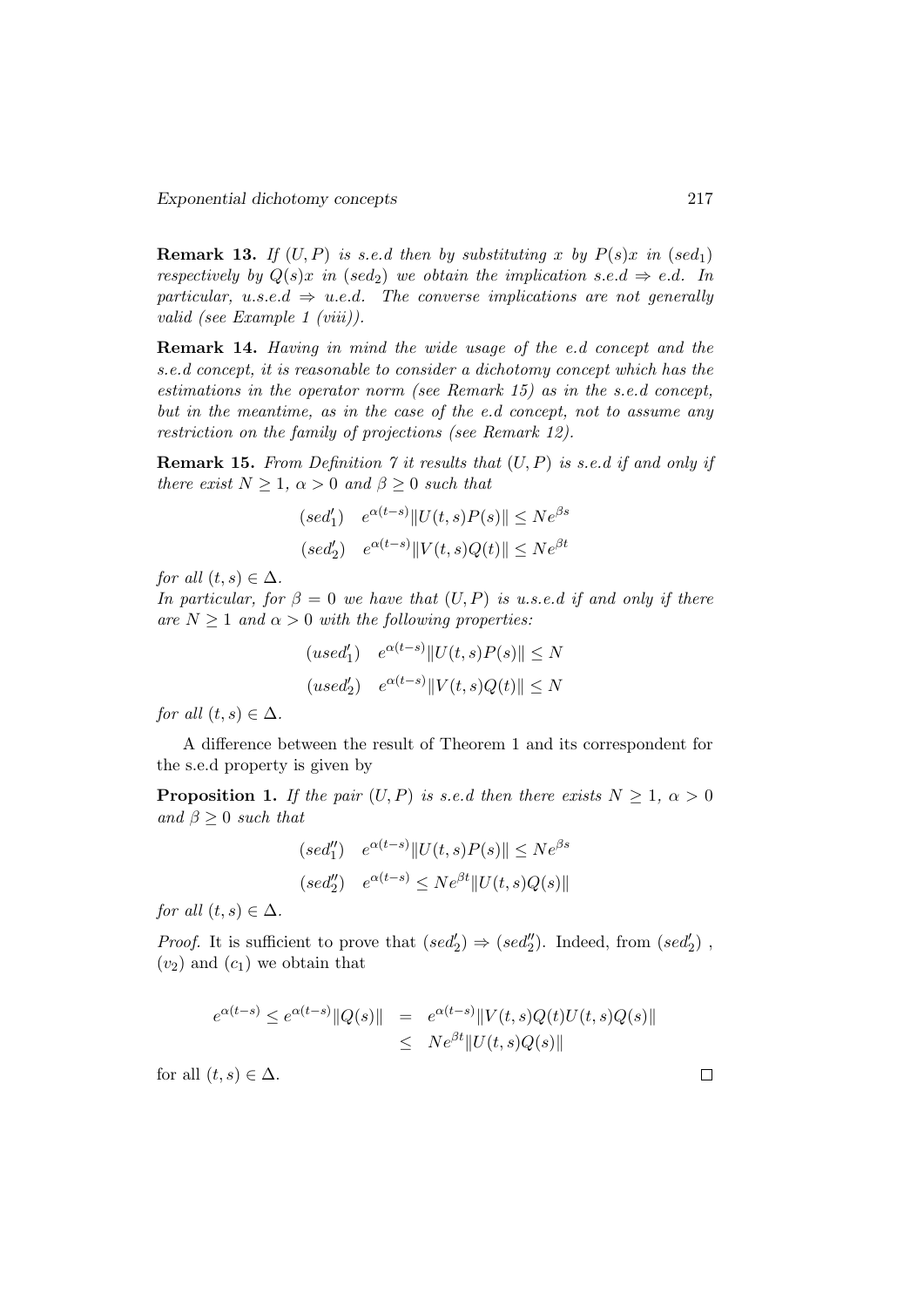$\Box$ 

Remark 16. The converse of the above proposition is not generally valid (see Example 2).

Remark 17. Having in mind the above proposition and remark, we can observe that if we consider the s.e.d property in the general case of invariant families of projections (without the invertibility on the unstable direction of the evolution operator), we obtain a more general behavior. Such behaviors were also pointed out in  $\begin{bmatrix} 1 \end{bmatrix}$  (in the uniform case) and  $\begin{bmatrix} 2 \end{bmatrix}$  (in the discrete case).

The main result of this section is

**Theorem 3.** Let  $(U, P)$  be a dichotomic pair with the property that P is exponentially bounded. Then the following properties are equivalent:

- (i)  $(U, P)$  is strongly exponentially dichotomic;
- (ii)  $(U, P)$  is exponentially dichotomic:
- (iii)  $(U, P)$  is weakly exponentially dichotomic.

*Proof.* The implications  $(i) \Rightarrow (ii) \Rightarrow (iii)$  follow from Remarks 13 and 9. For  $(iii) \Rightarrow (i)$  assume that  $(U, P)$  is w.e.d. Then there exist  $M \geq 1$  and  $\gamma \geq 0$  such that for all  $t \geq 0$ ,

$$
||P(t)|| \le Me^{\gamma t}.
$$

Then, for all  $(t, s) \in \Delta$ , from  $(wed_1)$  and  $(wed_2)$  it follows that

$$
e^{\alpha(t-s)}\|U(t,s)P(s)\| \le Ne^{\beta s} \|P(s)\| \le 2MNe^{(\beta+\gamma)s}
$$

and

$$
e^{\alpha(t-s)}\|V(t,s)Q(t)\| \le Ne^{\beta t} \|Q(t)\| \le 2MN e^{(\beta+\gamma)t}
$$

which, by Remark 15, shows that  $(U, P)$  is s.e.d.

As a particular case, we have

**Corollary 3.** Let  $(U, P)$  be a dichotomic pair with the property that P is a bounded family of projections. Then the following assertions are equivalent:

- $(i)$   $(U, P)$  is u.s.e.d;
- (ii)  $(U, P)$  is u.e.d;
- (iii)  $(U, P)$  is u.w.e.d.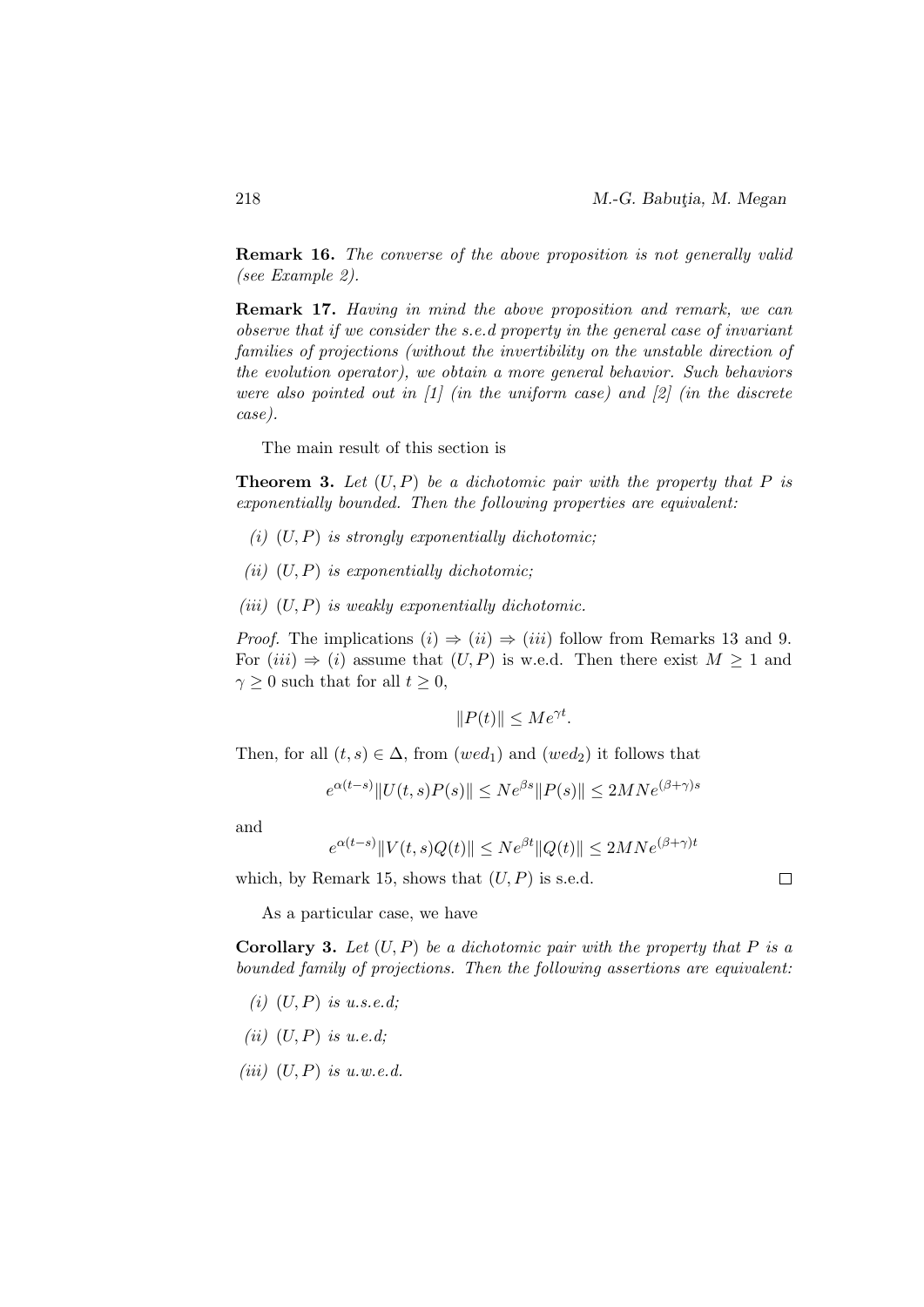Remark 18. By Remarks 6, 8, 9, 13 and 16, we obtain the connections between the dichotomy concepts studied in this paper. These are illustrated in the following diagram:

| $u.s.e.d$                      | $\stackrel{\neq}{\Longrightarrow}$ | $u.e.d$                        | $\Longrightarrow$              | $u.w.e.d$ | $\stackrel{\neq}{\Longrightarrow}$ | $u.s.e.d$ |
|--------------------------------|------------------------------------|--------------------------------|--------------------------------|-----------|------------------------------------|-----------|
| $\downarrow \uparrow \uparrow$ | $\downarrow \uparrow \uparrow$     | $\downarrow \uparrow \uparrow$ | $\downarrow \uparrow \uparrow$ |           |                                    |           |
| $s.e.d$                        | $\stackrel{\neq}{\Longrightarrow}$ | $[e.d]$                        | $\Longrightarrow$              | $[w.e.d]$ | $\stackrel{\neq}{\Leftarrow}$      | $s.e.d$   |

### 6 Examples and counterexamples

The aim of this section is to give some illustrative examples and counterexamples which show that the converse of the implications presented in the previous sections are not valid. We begin with some notations used in what follows.

Let P be the set of all families of projections  $P : \mathbb{R}_+ \to \mathcal{B}(X)$  satisfying the equality

$$
P(t)P(s) = P(s) \quad \text{ for all } t, s \ge 0.
$$

We observe that if  $P \in \mathcal{P}$  then its complementary Q verifies the relations

 $Q(t)Q(s) = Q(t)$  and  $Q(t)P(s) = 0$  for all  $t, s \geq 0$ .

We shall denote by  $\mathcal{U}_1$  the set of all  $u : \mathbb{R}_+ \to (0, \infty)$  with the property that there exist  $N \geq 1$ ,  $\alpha > 0$  and  $\beta \geq 0$  such that

$$
e^{\alpha(t-s)}u(s) \le Ne^{\beta s}u(t) \quad \text{ for all } (t,s) \in \Delta.
$$

As a remarkable subset of  $\mathcal{U}_1$  we point out the set denoted by  $\mathcal{U}_0$ , defined as the set of all functions  $u : \mathbb{R}_+ \to (0, \infty)$  with the property that there are  $N \geq 1$  and  $\alpha > 0$  such that

$$
e^{\alpha(t-s)}u(s) \le Nu(t) \quad \text{ for all } (t,s) \in \Delta.
$$

As examples, we give  $u_1, u_2, u_3 : \mathbb{R}_+ \to (0, \infty)$  defined by

$$
u_1(t) = e^{\frac{3t}{2 + \cos(3\pi t)}}, \quad u_2(t) = e^{\frac{2t}{1 + \{2t\}}}, \quad u_3(t) = e^{2t}
$$

where  $\{t\}$  denotes the fractional part of t.

It is easy to see that  $u_1 \in \mathcal{U}_1 \setminus \mathcal{U}_0$  (with  $N = \alpha = 1, \beta = 2$ ),  $u_2 \in \mathcal{U}_1 \setminus \mathcal{U}_0$ (with  $N = \alpha = \beta = 1$  and  $u_3 \in \mathcal{U}_0$  (with  $N = \alpha = 1$ ).

An example of a dichotomic pair  $(U, P)$  with  $P \in \mathcal{P}$  is presented by the following example.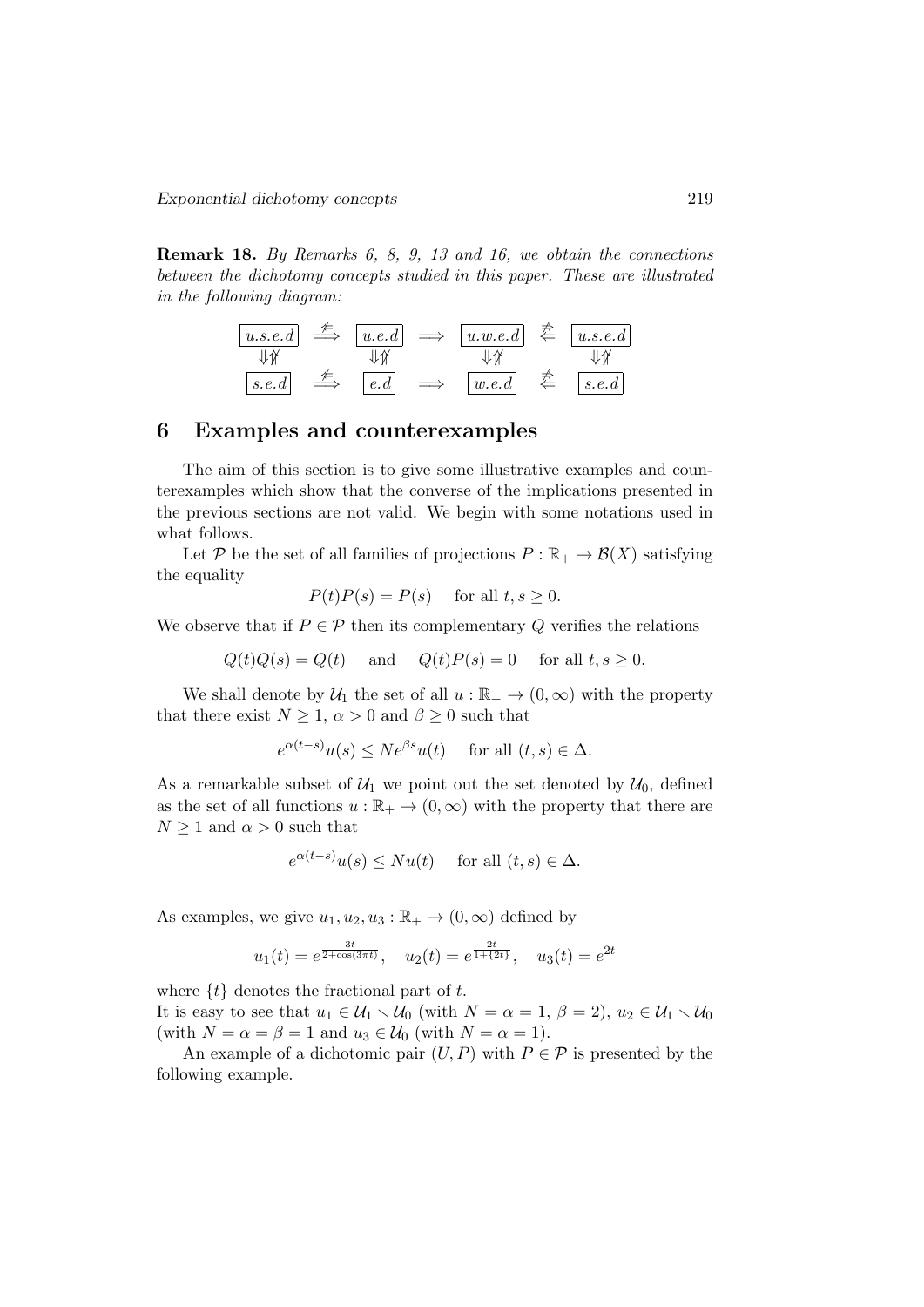Example 1. Let  $X = l^{\infty}$  the Banach space of all bounded real-valued sequences, endowed with the norm

$$
||x|| = \sup_{n\geq 0} |x_n|
$$
, where  $x = (x_0, x_1, ..., x_n, ...)\in X$ .

For every nondecreasing function  $p : \mathbb{R}_+ \to \mathbb{R}_+$  we define  $P : \mathbb{R}_+ \to \mathcal{B}(X)$  by

$$
P(t)x = (x_0 + p(t)x_1, 0, x_2 + p(t)x_3, 0, \ldots)
$$

for all  $t \geq 0$  and  $x = (x_0, x_1, \ldots) \in X$ . Then  $P$  is a family of projections which belongs to  $P$  and its complementary is given by

$$
Q(t)x = (-p(t)x_1, x_1, -p(t)x_3, x_3, \ldots).
$$

Moreover, for all  $(t, s, x) \in T$  we have

$$
||P(t)|| = 1 + p(t)
$$
 and  $||Q(s)x|| = \max\{1, p(s)\}\sup_{n\geq 0} |x_{2n+1}| \leq ||Q(t)x||$ .

In particular:

- for  $p(t) = e^t 1$  we have that P is exponentially bounded;
- for  $p(t) = e^{t^2} 1$  it results that P is not exponentially bounded.

For every  $u : \mathbb{R}_+ \to (0, \infty)$  we define  $U : \Delta \to \mathcal{B}(X)$  by

$$
U(t,s) = \frac{u(s)}{u(t)}P(s) + \frac{u(t)}{u(s)}Q(t)
$$

for all  $(t, s) \in \Delta$  where Q is the complementary family of P. It is easy to verify that  $(U, P)$  is a dichotomic pair and the skew-evolution operator associated to  $(U, P)$  is given by

$$
V(t,s)Q(t) = \frac{u(s)}{u(t)}Q(s) \quad \text{ for } (t,s) \in \Delta.
$$

Moreover

$$
U(t,s)P(s) = \frac{u(s)}{u(t)}P(s) \quad \text{and} \quad U(t,s)Q(s) = \frac{u(t)}{u(s)}Q(t) \quad \text{for all } (t,s) \in \Delta.
$$

By Definitions 5, 6, 7, in the particular case of the above defined dichotomic pair  $(U, P)$ , we obtain the following conclusions:

(i)  $(U, P)$  is e.d if and only if  $u \in U_1$ ;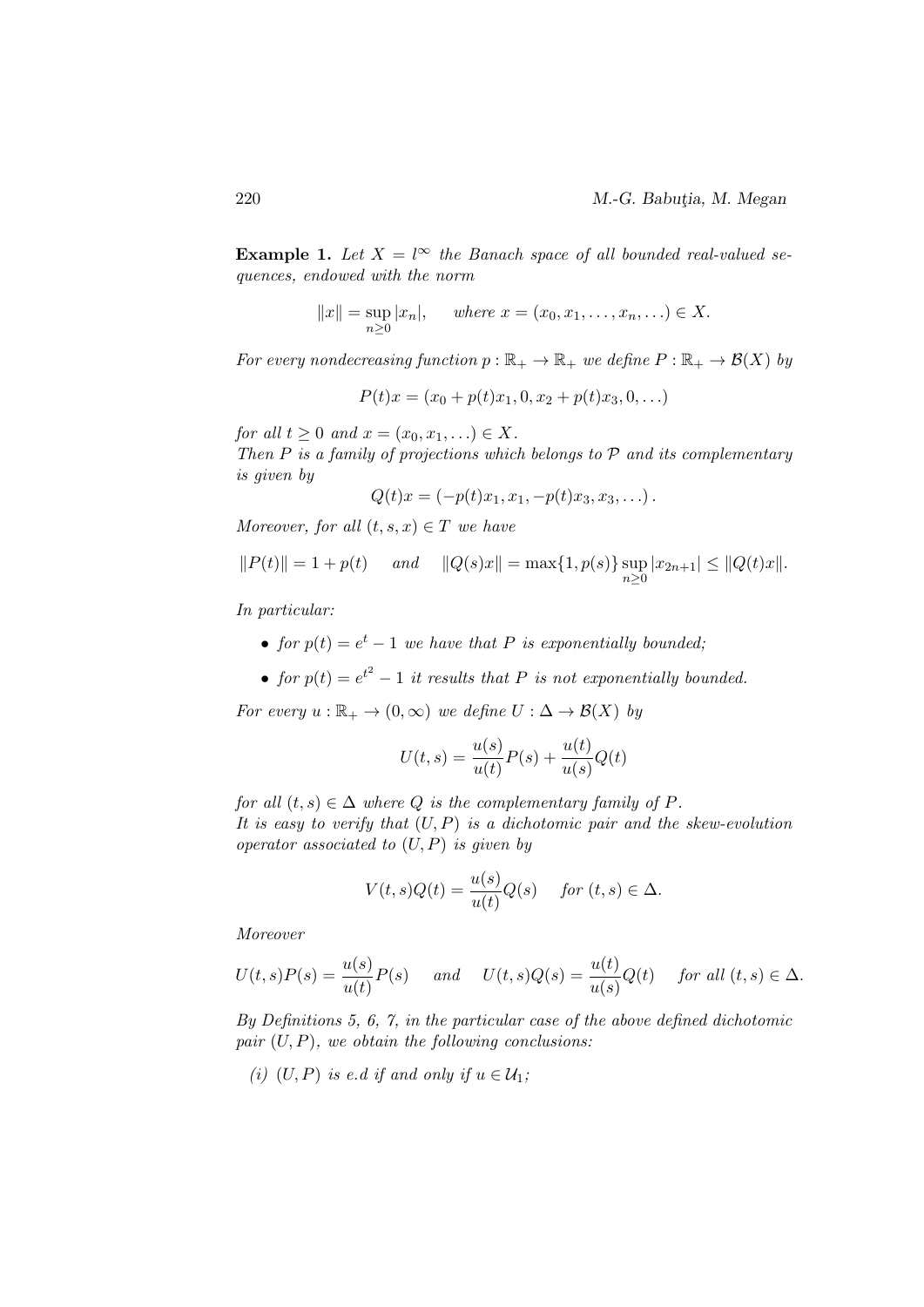- (ii) (U, P) is u.e.d if and only if  $u \in U_0$ ;
- (iii)  $(U, P)$  is s.e.d if and only if  $u \in \mathcal{U}_1$  and P is exponentially bounded;
- (iv)  $(U, P)$  is u.s.e.d if and only if  $u \in \mathcal{U}_0$  and P is bounded;
- (v) (U, P) is w.e.d if and only if  $u \in \mathcal{U}_1$ ;
- (vi)  $(U, P)$  is u.w.e.d if and only if  $u \in U_0$ ;

From these characterizations we obtain, with the aid of functions u and p from the definition of  $(U, P)$ , that

- (vii) if  $u \in U_1 \setminus U_0$  then  $(U, P)$  is e.d (hence also w.e.d) although  $(U, P)$  is not u.w.e.d (hence not u.e.d). Thus we obtain that e.d  $\Rightarrow$  u.e.d and  $w.e.d \neq u.w.e.d;$
- (viii) if  $u \in \mathcal{U}_0$  and P is not exponentially bounded (for example, if  $p(t) =$  $e^{t^2}-1$ ) then  $(U, P)$  is u.e.d (hence e.d) but  $(U, P)$  is not s.e.d (hence not u.s.e.d). Thus we have that  $e.d \neq s.e.d$  and  $u.e.d \neq u.s.e.d;$
- (ix) if  $u \in \mathcal{U}_1 \setminus \mathcal{U}_0$  and P is exponentially bounded and not bounded then  $(U, P)$  is s.e.d and it is not u.s.e.d. Hence s.e.d  $\neq u$ .s.e.d;
- (x) for  $u = u_1 \in \mathcal{U}_1$ , with  $\beta = 2 \notin [0, \alpha) = [0, 1)$ , we have that  $(U, P)$  is e.d with

$$
\lim_{t \to \infty} ||U(t,s)P(s)x|| = 0 \quad \text{and} \quad \lim_{t \to \infty} ||U(t,s)Q(s)x|| = \infty
$$

for every  $x \in X$  with  $Q(s)x \neq 0$ . Thus, it results that the condition  $\beta \in [0, \alpha)$  is not necessary for the validity of Corollary 1.

**Example 2.** Let  $u, v : \mathbb{R}_+ \to (0, \infty)$  be two nondecreasing functions such that there exist  $N \geq 1$ ,  $\alpha > 0$  and  $\gamma > 0$  with the following properties:

$$
Nu(t) \geq e^{\alpha(t-s)}u(s)
$$
 and  $v(t) \geq e^{\gamma t^2}$ 

for all  $(t, s) \in \Delta$ .

On  $X = l^{\infty}$ , the Banach space of bounded real-valued sequences endowed with the sup-norm, we consider the family of projections  $P : \mathbb{R}_+ \to \mathcal{B}(X)$  defined by  $P(s)x = y$ , where  $x = (x_0, x_1, \ldots, x_n, \ldots)$  and  $y = (y_0, y_1, \ldots, y_n, \ldots)$ with

$$
y_n = \begin{cases} x_n, & n = 3k \\ 0, & otherwise \end{cases}
$$

.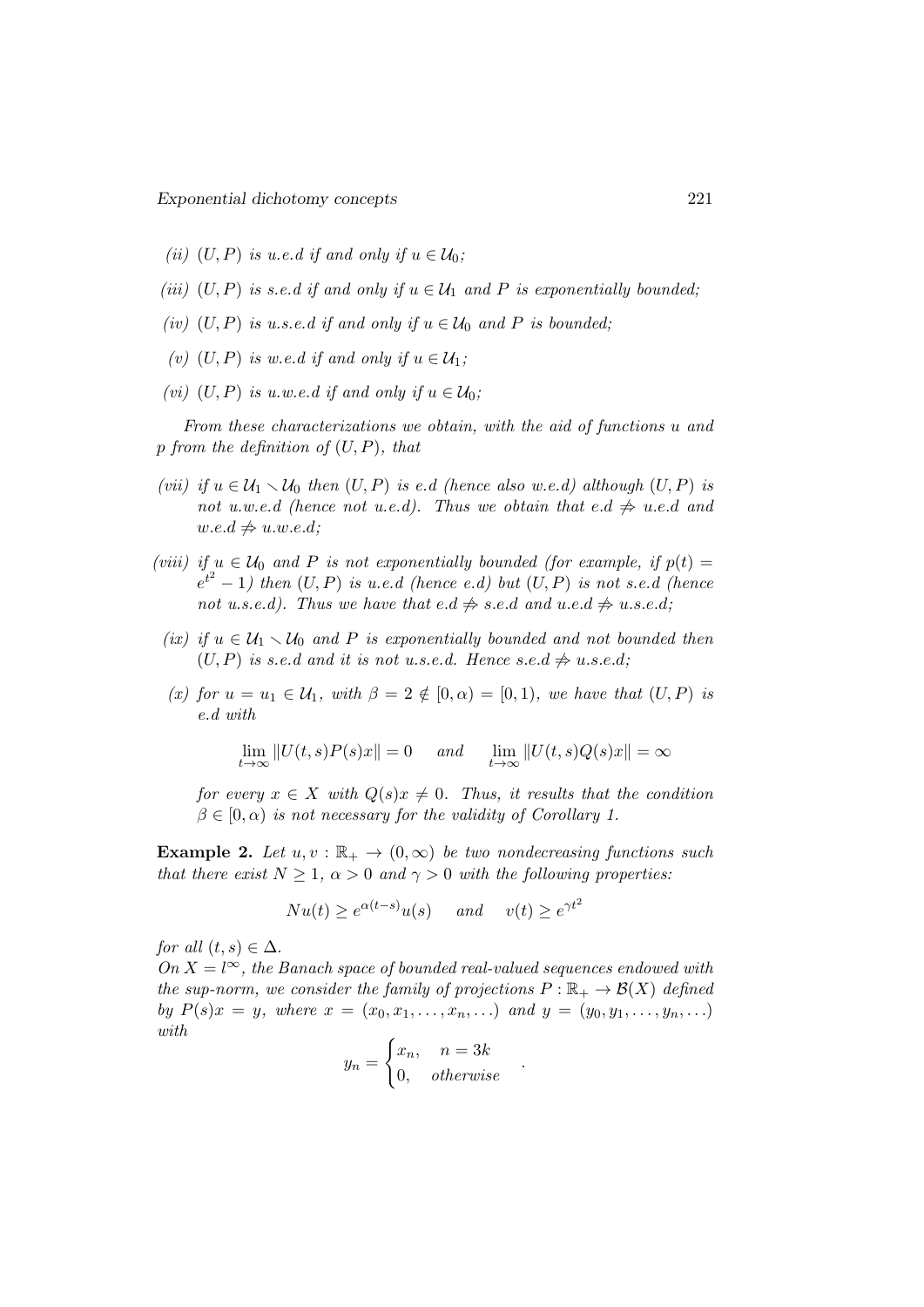The complementary family of P is given by  $Q(s)x = z = (z_0, z_1, \ldots, z_n, \ldots)$ with

$$
z_n = \begin{cases} 0, & n = 3k \\ x_n, & otherwise \end{cases}
$$

Consider  $U : \Delta \to \mathcal{B}(X)$  defined by  $U(t, s)x = w = (w_0, w_1, \ldots, w_n, \ldots),$ where

$$
w_n = \begin{cases} \frac{u(s)}{u(t)} x_n, & n = 3k\\ \frac{u(t)}{u(s)} x_n, & n = 3k + 1\\ \frac{v(s)}{v(t)} x_n, & n = 3k + 2 \end{cases}
$$

It is easy to check that P is compatible with U. Moreover, for all  $(t, s, x) \in T$ we have that

$$
||U(t,s)P(s)x|| = \frac{u(s)}{u(t)}||P(s)x|| \le Ne^{-\alpha(t-s)}||P(s)x|| \tag{1}
$$

.

and

$$
||U(t,s)Q(s)x|| = \sup_{n \in \mathbb{N}} \left\{ \frac{u(t)}{u(s)} |x_{3n+1}|, \frac{v(s)}{v(t)} |x_{3n+2}| \right\} \le
$$
  
 
$$
\leq \max_{n \in \mathbb{N}} \left\{ \frac{u(t)}{u(s)}, \frac{v(s)}{v(t)} \right\} ||Q(s)x|| = \frac{u(t)}{u(s)} ||Q(s)x||. \tag{2}
$$

By choosing  $x' = (x'_0, x'_1, \ldots, x'_n, \ldots)$  with

$$
x'_n = \begin{cases} 0, & n = 3k \\ 1, & otherwise \end{cases}
$$

we have that

$$
||U(t,s)Q(s)x'|| = \frac{u(t)}{u(s)}||Q(s)x'||
$$

hence

$$
||U(t,s)Q(s)|| = \frac{u(t)}{u(s)}||Q(s)|| \ge \frac{1}{N}e^{\alpha(t-s)}||Q(s)||.
$$
 (3)

From relations (1) and (3) we have that the pair  $(U, P)$  satisfies the  $conditions (wed'_1)$  and  $(wed'_2)$  from Open Problem 2. Taking into account that P is bounded, from (1) and (3) we get that for all  $(t, s) \in \Delta$ ,

$$
||U(t,s)P(s)|| \le Ne^{-\alpha(t-s)} \quad \text{and} \quad ||U(t,s)Q(s)|| \ge \frac{1}{N}e^{\alpha(t-s)} \tag{4}
$$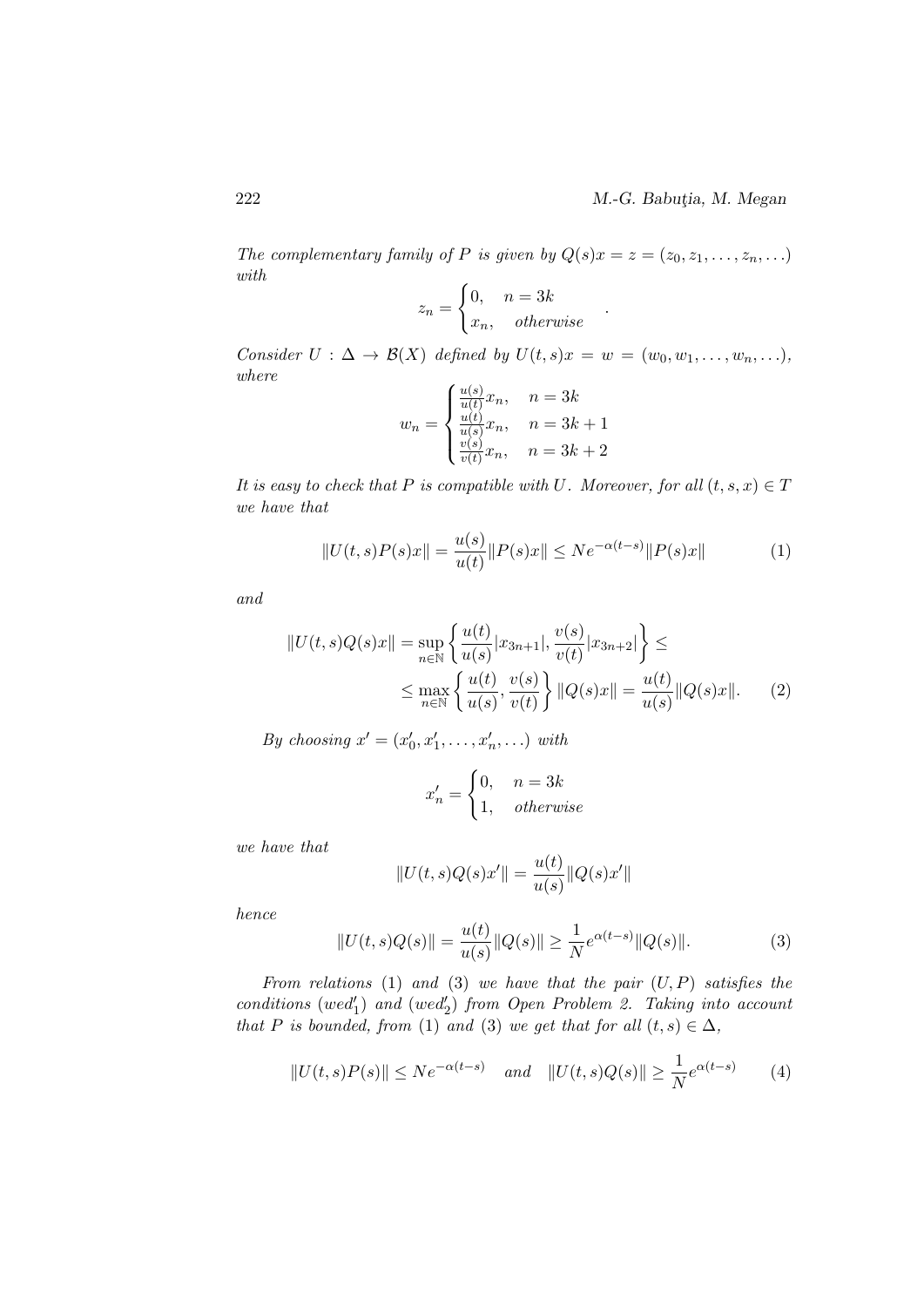hence the pair  $(U, P)$  satisfies the conditions (sed<sup>"</sup>) and (sed<sup>"</sup>) from Proposition 1.

On the other hand, for  $(t, s, x) \in T$  we have that

$$
||V(t,s)Q(t)x|| = \sup_{n \in \mathbb{N}} \left\{ \frac{u(s)}{u(t)} |x_{3n+1}|, \frac{v(t)}{v(s)} |x_{3n+2}| \right\}.
$$
 (5)

Assume by a contradiction that the pair  $(U, P)$  is w.e.d. Then there exist  $\alpha > 0, \beta \geq 0$  and  $N \geq 1$  such that

$$
||V(t,s)Q(t)|| \le N e^{\beta t} e^{-\alpha(t-s)} ||Q(t)|| = N e^{\beta t} e^{-\alpha(t-s)}.
$$
 (6)

By choosing  $x_0 = (0, 0, 1, 0, 0, 1, ...) \in X$  with  $||Q(t)x_0|| = 1$  we get from (5) that for all  $(t, s) \in \Delta$ ,

$$
||V(t,s)Q(t)|| \ge \frac{v(t)}{v(s)}.\tag{7}
$$

From (6) and (7), by taking  $s = 0$ , we obtain the contradiction

$$
e^{\gamma t^2} \le v(t) \le v(0)Ne^{(\beta - \alpha)t}, \quad \text{for all } t \ge 0.
$$

Hence the pair  $(U, P)$  is not w.e.d and by Theorem 3 it is not s.e.d.

Acknowledgement. The work of the first author was supported by a grant of the Romanian National Authority for Scientific Research, CNCS UEFISCDI, project number PN-II-RU-TE-2011-3-0103.

## References

- [1] M.-G. Babutia, T. Ceauşu, N. M. Seimeanu, On uniform exponential dichotomy of evolution operators, An. Univ. Vest Timiş. Ser. Mat.-Inform. 50, issue 2,  $(2012)$ ,  $3 - 14$ .
- [2] M.-G. Babutia, M. Megan, I.-L. Popa,  $On (h,k)$ -dichotomies for nonautonomous linear difference equations in Banach spaces, International Journal of Differential Equations (2013), Article ID 761680, http://dx.doi.org/10.1155/2013/761680.
- [3] M.-G. Babutia, M. I. Kovacs, M. Lăpadat, M. Megan, Dis $crete(h,k)-dichotomy$  and remarks on the boundedness of the projections, Journal of Operators (2014), Article ID 196345, http://dx.doi.org/10.1155/2014/196345.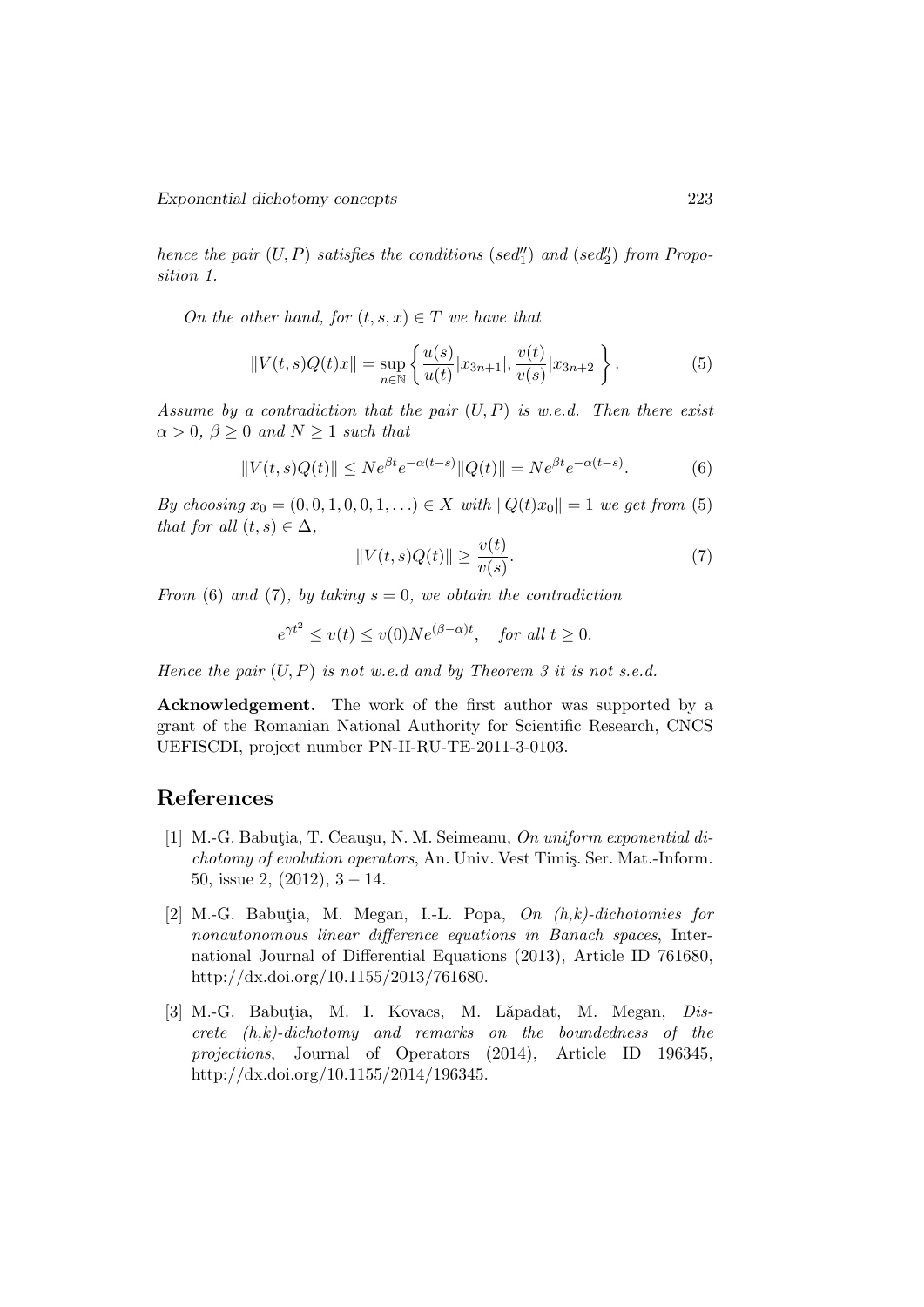- [4] L. Barreira, Ya. B. Pesin, Lyapunov exponents and Smooth Ergodic Theory, Univ. Lecture Se., vol. 23, Amer. Math. Soc., Providence RI, 2002.
- [5] L. Barreira, C. Valls, Stability of Nonautonomous Differential Equations, Lecture Notes in Mathematics, 1926, Springer, Berlin, 2008.
- [6] L. Barreira, C. Valls, Robustness of nonuniform exponential dichotomies in Banach spaces, J. Differ. Equations 244 (2008), 2407 − 2447.
- [7] L. Barreira, C. Valls, Quadratic Lyapunov functions for nonuniform exponential dichotomies, J. Differ. Equations  $246$  (2009),  $1235 - 1263$ .
- [8] L. Barreira, C. Valls, Nonuniform exponential dichotomies and admissibility, Discrete Cont. Dyn. Syst. 30  $(2011)$ , 39 – 53.
- [9] A. J. G. Bento, C. M. Silva, Nonuniform dichotomic behavior: Lipschitz invariant manifolds for ODEs, Bull. Sci. Math. 13  $(2013)$ , 89 – 109.
- [10] A. J. G. Bento, C. M. Silva, Generalized nonuniform dichotomies and local stable manifolds, J. Dyn. Diff. Equat. (2013), 25:1139-1158.
- [11] C. Chicone, Y. Latushkin, Evolution Semigroups in Dynamical Systems and Differential Equations, Math. Surveys and Monographs 70, Amer. Math. Soc., 1999.
- [12] J. L. Daleckii, M. G. Krein, Stability of Solutions of Differential Equations in Banach Spaces, Trans. Math. Monographs, vol. 43, Amer. Math. Soc., Providence, R. I., 1974.
- [13] N. Thieu Huy, Exponential dichotomous operators and exponential dichotomy of evolution operators on the half-line, Integr. Equat. Oper. Th. 48 (2004), 497 − 510.
- [14] Y. Latushkin, T. Randolph, R. Schnaubelt, Exponential dichotomy and mild solutions of nonautonomous equations in Banach space, J. Dyna. Differential Equations 10 (1998), 489 − 509.
- [15] J. L. Massera, J. J. Schäffer, *Linear Differential Equations and Function* Spaces, Academic Press, New-York, 1966.
- [16] M. Megan, On  $(h, k)$ -dichotomy of evolution operators in Banach spaces, Dyn. Syst. Appl. 5 (1996), 189 − 196.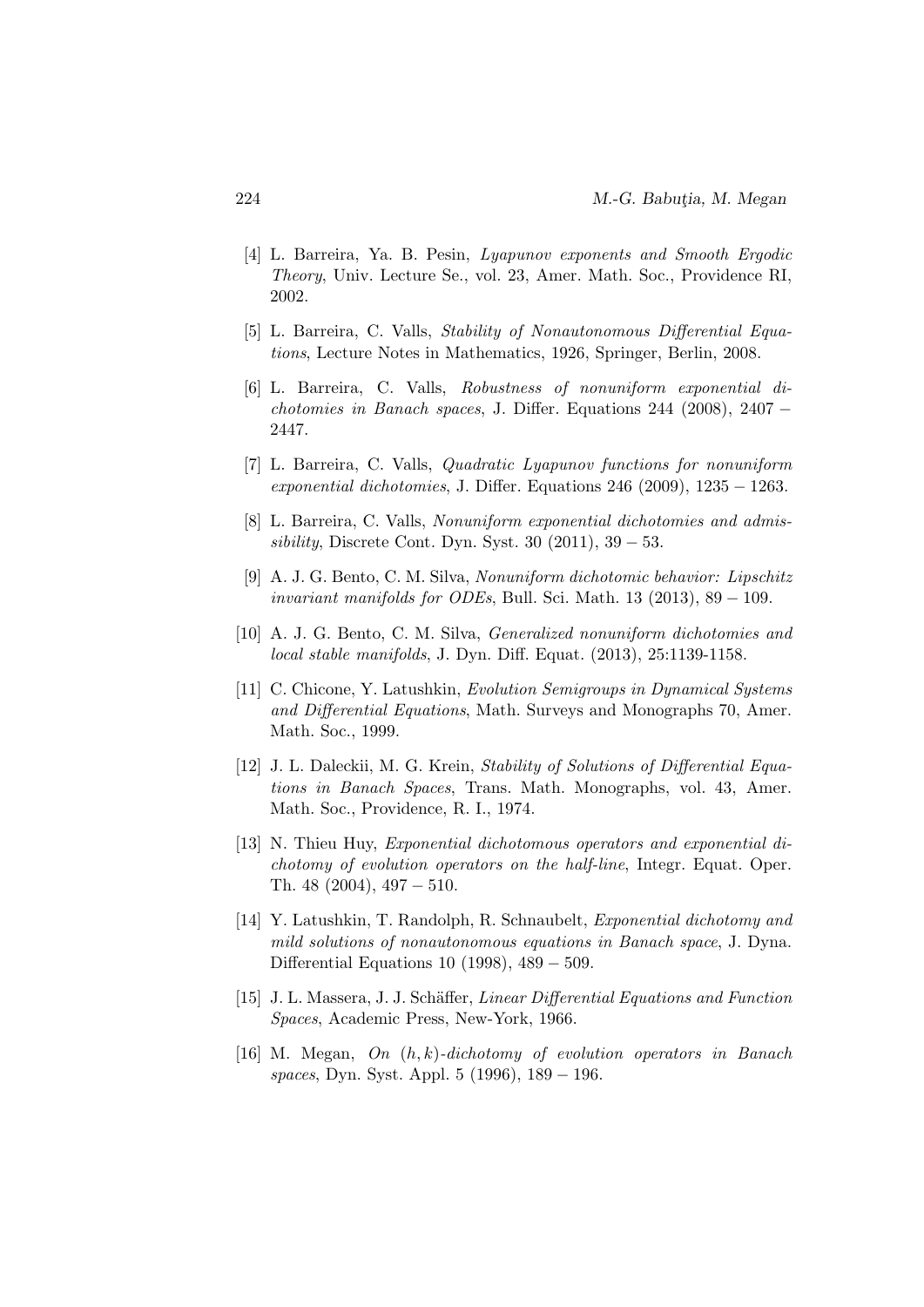- [17] M. Megan, N. Lupa, Exponential dichotomies of evolution operators in Banach spaces, Monatsh. Math., DOI: 10.1007/s 0065-013-0517-y.
- [18] M. Megan, A. L. Sasu, B. Sasu, Discrete admissibility and exponential dichotomy for evolution families, Discrete Cont. Dyn. Systems 9 (2003), 383 − 397.
- [19] M. Megan, B. Sasu, A. L. Sasu, On nonuniform exponential dichotomy of evolution operators in Banach spaces, Integr. Equat. Oper. Th. 44  $(2002), 71 - 78.$
- [20] M. Megan, A. L. Sasu, B. Sasu, The Asymptotic Behavior of Evolution Families, Mirton Publishing House, 2003.
- [21] M. Megan, T. Ceausu, M. A. Tomescu, On exponential stability of variational nonautonomous difference equations in Banach spaces, Ann. Acad. Rom. Sci. Ser. Math. Appl. 4, (1) (2012), 20 − 31.
- [22] M. Megan, C. Stoica, Concepts of dichotomy for skew-evolution semiflows on Banach spaces, Ann. Acad. Rom. Sci. Ser. Math. Appl. 2 (3)  $(2010), 125 - 140.$
- [23] N. Van Minh, F. Räbiger, R. Schnaubelt, Exponential stability, exponential expansiveness and exponential dichotomy of evolution equations on the half-line, Integr. Equat. Oper. Th. 32 (1998), 332 − 353.
- [24] O. Perron, *Die stabilitätsfrage bei Differenzialgleischungen*, Math. Z. 32  $(1930), 703 - 728.$
- [25] I.-L. Popa, M. Megan, T. Ceauşu, Exponential dichotomies for linear difference systems in Banach spaces, Appl. Anal. Discrete Math. 6  $(2012)$ ,  $140 - 155$ .
- [26] I.-L. Popa, M. Megan, T. Ceauşu, Nonuniform exponential dichotomies in terms of Lyapunov functions for noninvertible linear discrete-time systems, The Scientific World Journal, (2013), Article ID 901026.
- [27] L. H. Popescu, Exponential dichotomy roughness on Banach spaces, J. Math. Anal. Appl. 314 (2006), 436 − 454.
- [28] P. Preda, M. Megan, Nonuniform dichotomy of evolutionary processes in Banach spaces, Bull. Austral. Math. Soc. 27 (1983), 31 − 52.
- [29] P. Preda, M. Megan, Exponential dichotomy of evolutionary processes in Banach spaces, Czech. Math. J. 35 (1985), 321 − 323.